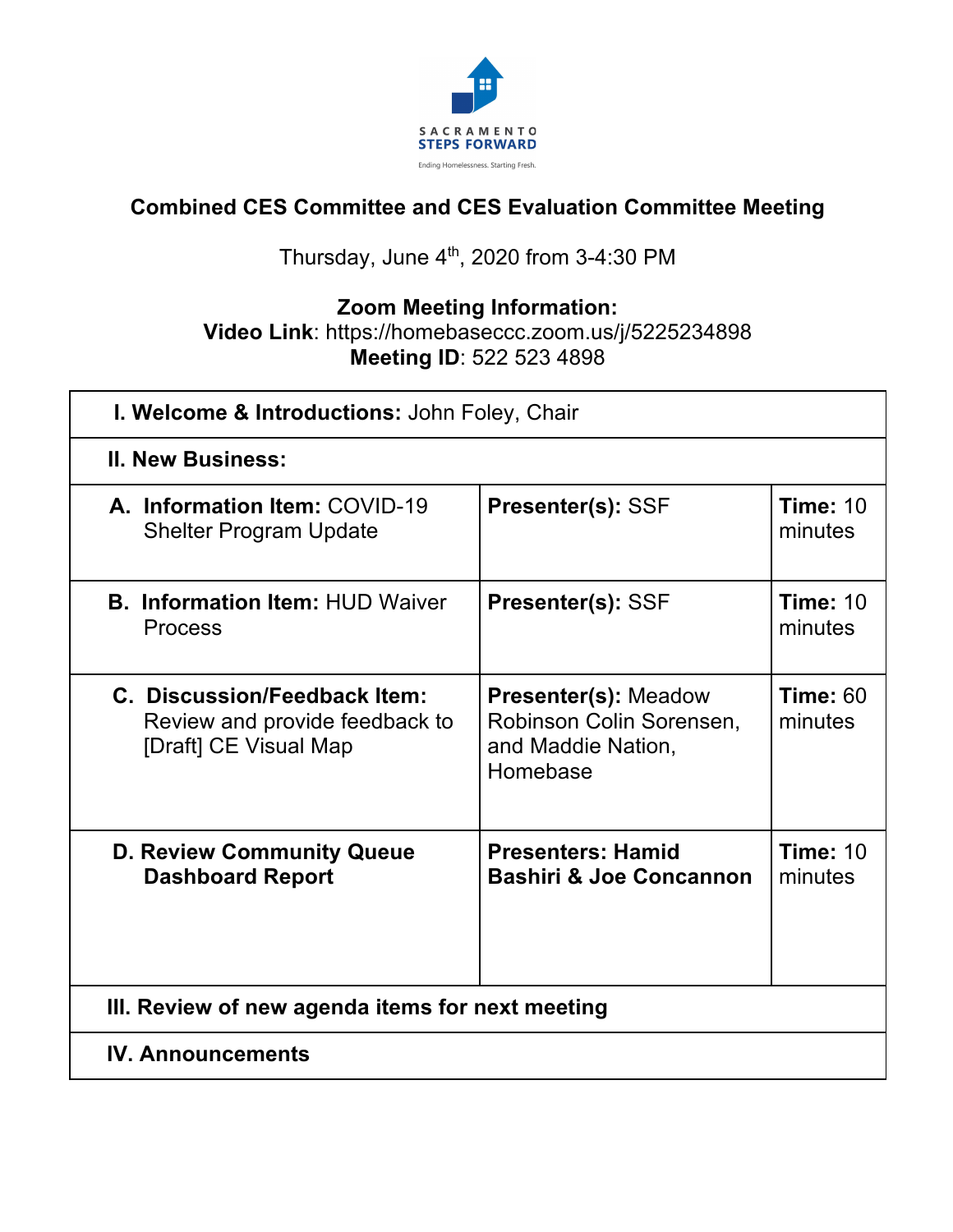#### **V. Meeting Adjourned**

For questions about accessibility or to request accommodations please contact Alexa Jenkins at **ajenkins@sacstepsforward.org** or 916-577-9769. Two weeks advance notice will allow us to provide seamless access.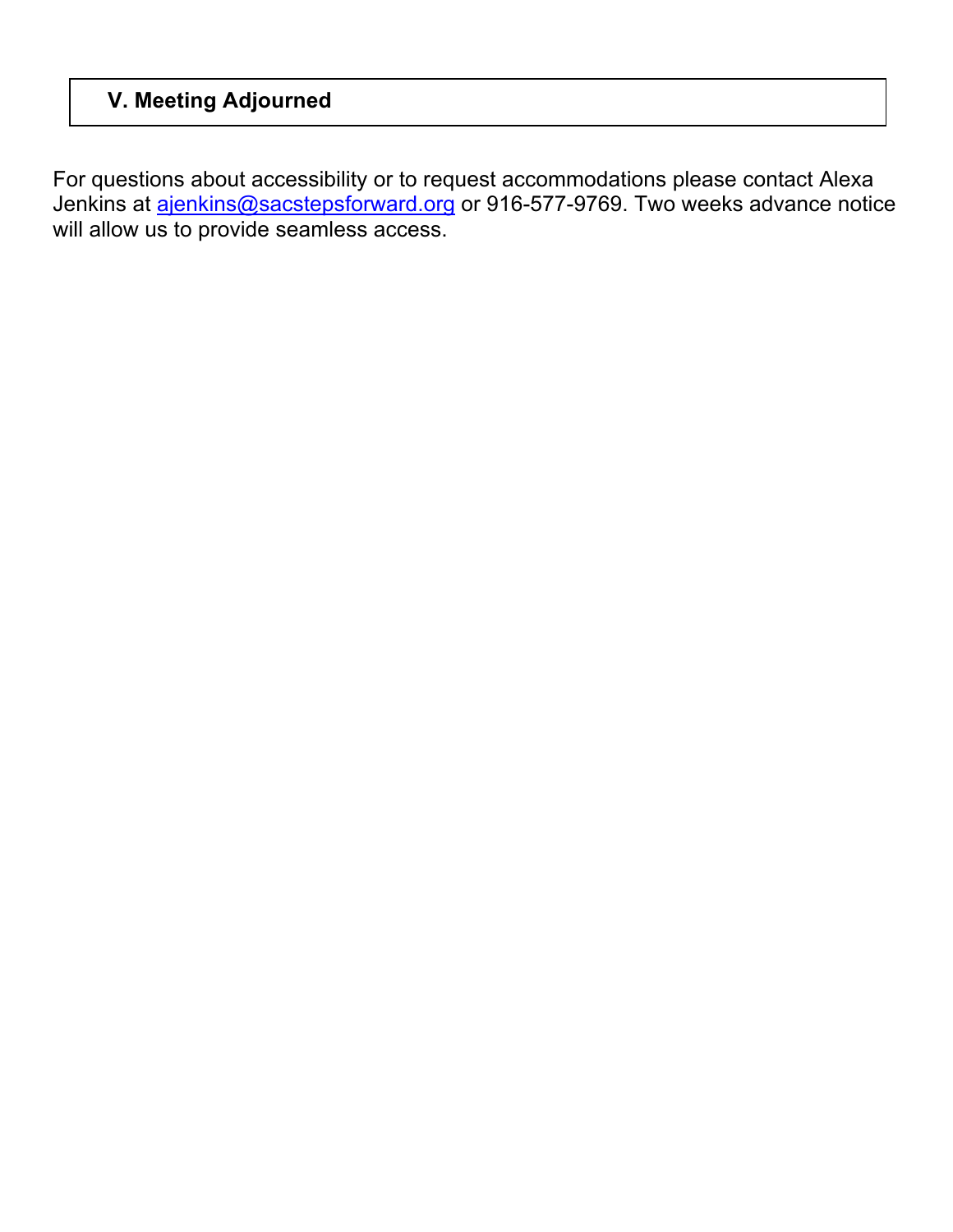

## Sacramento Coordinated Entry Visual Map Methodology & Kumu Guide

#### Overview of Methodology

In order to visualize the relationships between different organizations and the Sacramento Coordinated Entry System, Homebase and SSF have created a ["Coordinated Entry Visual](https://kumu.io/maddie-homebase/sacramento-coordinated-entry-map#ce-map)  [Map"](https://kumu.io/maddie-homebase/sacramento-coordinated-entry-map#ce-map) based on information collected through HMIS, qualitative interviews, and over 100 project-specific surveys. The Coordinated Entry Visual Map is one of four Visual Maps that will be created using the CESH funding and one of four systems mapping work products (other systems mapping work products include the Eligibility Matrix, Tableau Movement Dashboards, and HMIS Client-Flow Case Studies.

#### **Definitions**

Using a variety of data sources, Homebase categorized agencies/programs into the following components of the Coordinated Entry system. Categories are shaded with their corresponding colors found on the visual map.

- **Initial Points of Contact:** Agencies that make contact with individuals experiencing homelessness and refer them to a Coordinated Entry Access Point for a VI-SPDAT.
	- o *Information about the Initial Points of Contact was collected from project-specific surveys with each HMIS-participating providers.*
- **Coordinated Entry Access Points:** Agencies that administer the VI-SPDAT in-house or otherwise connect individuals experiencing homelessness to the VI-SPDAT (e.g., SSF Navigators perform on-site visits and administer the VI-SPDAT). *Note: Some Initial Points of Contact are also CE Access points; these are denoted with multi-colored bubbles on the map.*
	- o *Information about Coordinated Entry Access Points was collected from projectspecific surveys and HMIS.*
- **Coordinated Entry Process:** The Coordinated Entry process occurs internally at SSF after an individual has received the VI-SPDAT. This includes the By-Name List, Community Queue, and HOT List.
	- o *Information about the Coordinated Entry Process was collected via qualitative interview with SSF staff.*
- **Other Case Conferencing Process:** The Coordinated Entry Process connects to the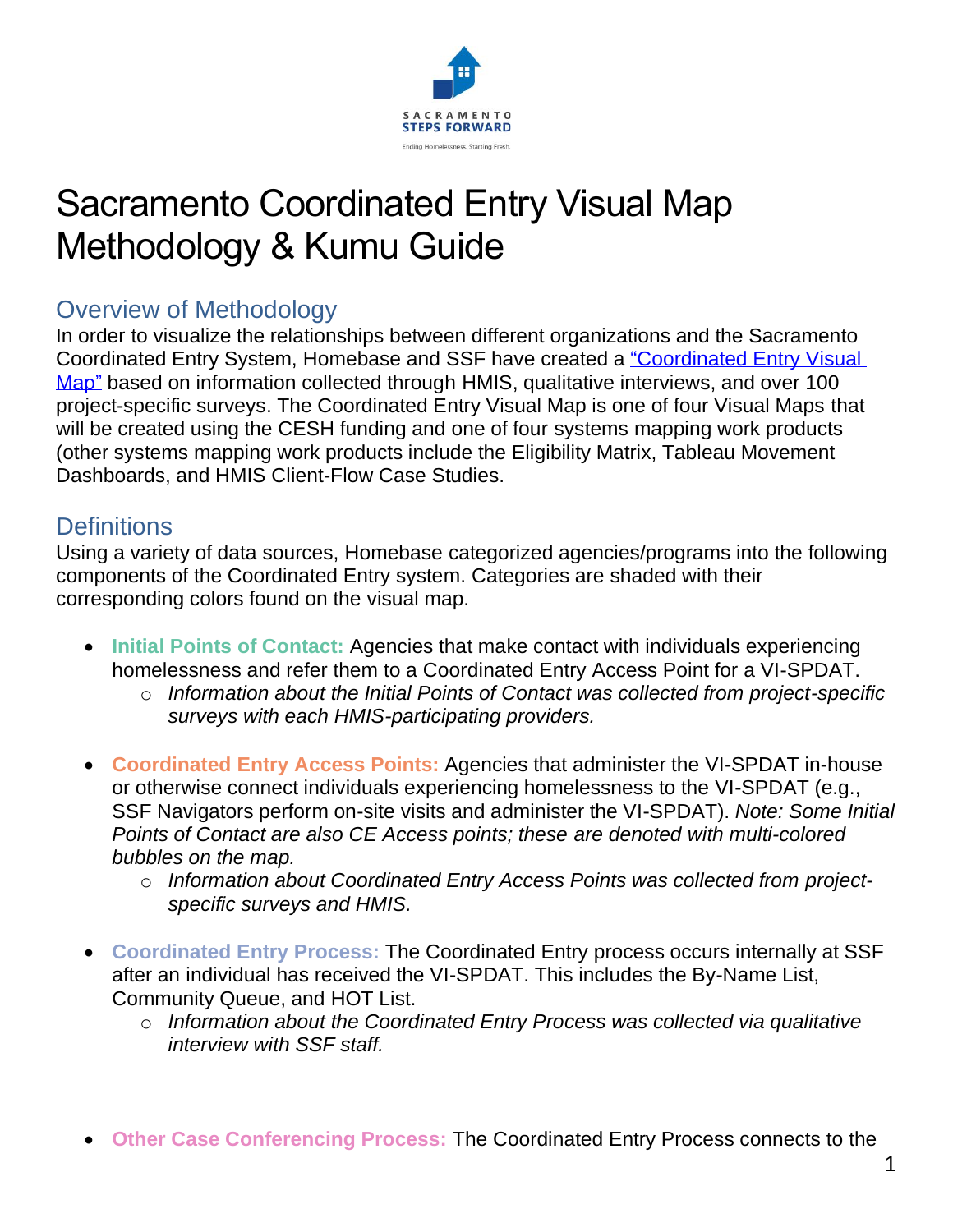

two case conferencing processes for special populations, specifically Veterans and TAY.

- o *Information about Housing Resources was collected via qualitative interview with SSF Staff and project-specific surveys.*
- **Housing Resources (PSH)/Housing Resources (RRH)/Housing Resources (TH):** After moving through the Coordinated Entry Process, individuals can be connected to a variety of housing resources, specifically permanent supportive housing (PSH), rapid re-housing (RRH), or Transitional Housing (TH).
	- o *Information about Housing Resources was collected via qualitative interview with SSF Staff and project-specific surveys.*

#### Limitations to the Visual Map

The Coordinated Entry Visual Map was a result of a qualitative research process. Collecting information about informal and formal referral processes can be difficult in the context of community-wide surveys with non-standardized definitions (e.g., referral). Some agencies may have interpreted key definitions in different ways or otherwise misreported an individual project's referral partnerships or participation in Coordinated Entry. As much as possible, Homebase contacted providers about any potential corrections; however, there may still be cases where information on the map differs slightly from current operations.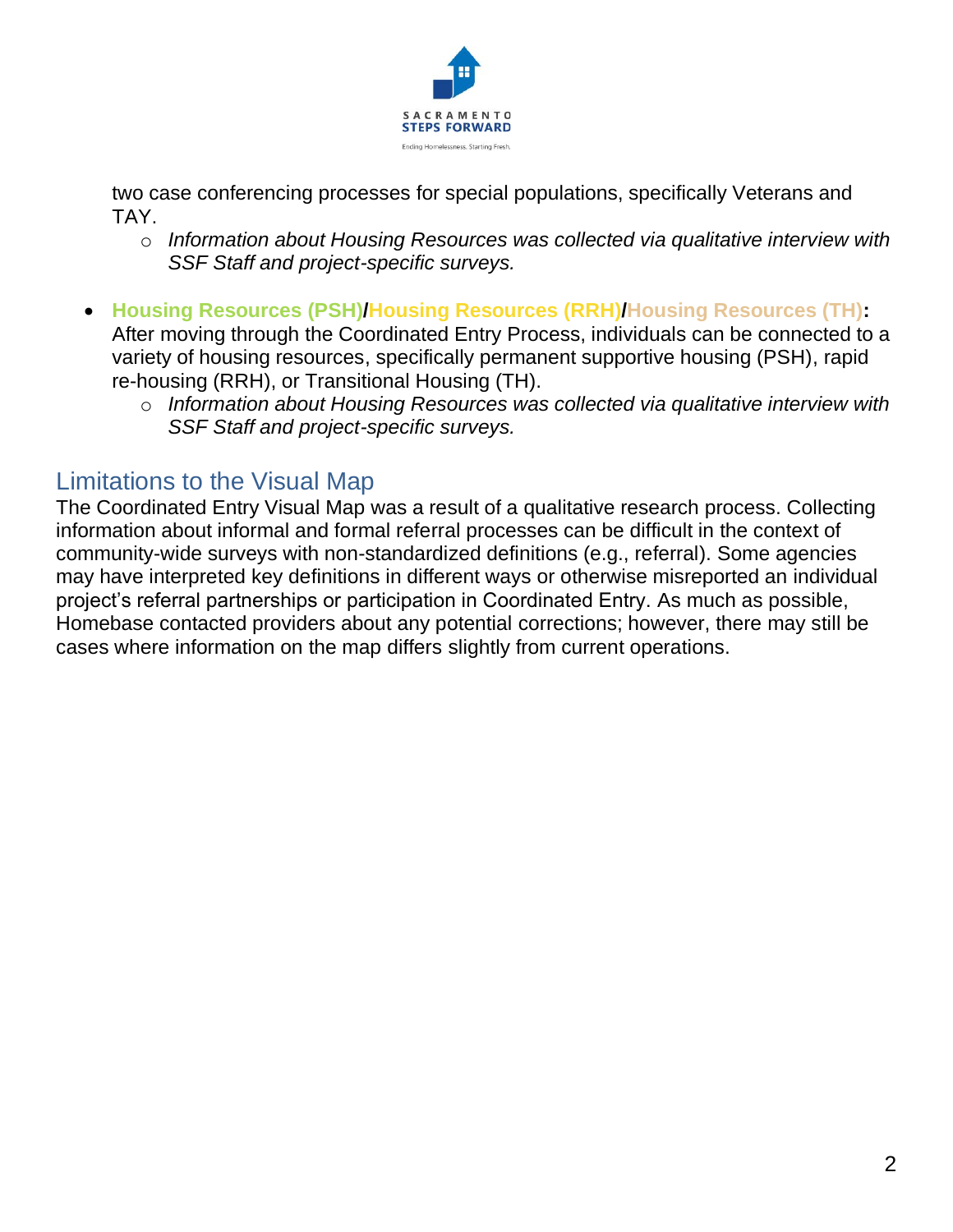

### Using the Map

1. Go to [https://tinyurl.com/ya98zdpd.](https://tinyurl.com/ya98zdpd) You will see the map below.



2. Use the +/- buttons in the top right to zoom in/out. Us the  $\blacktriangleright$  button to re-center the map.



#### 3. Use the search feature in the top right corner to go to a specific agency/program.

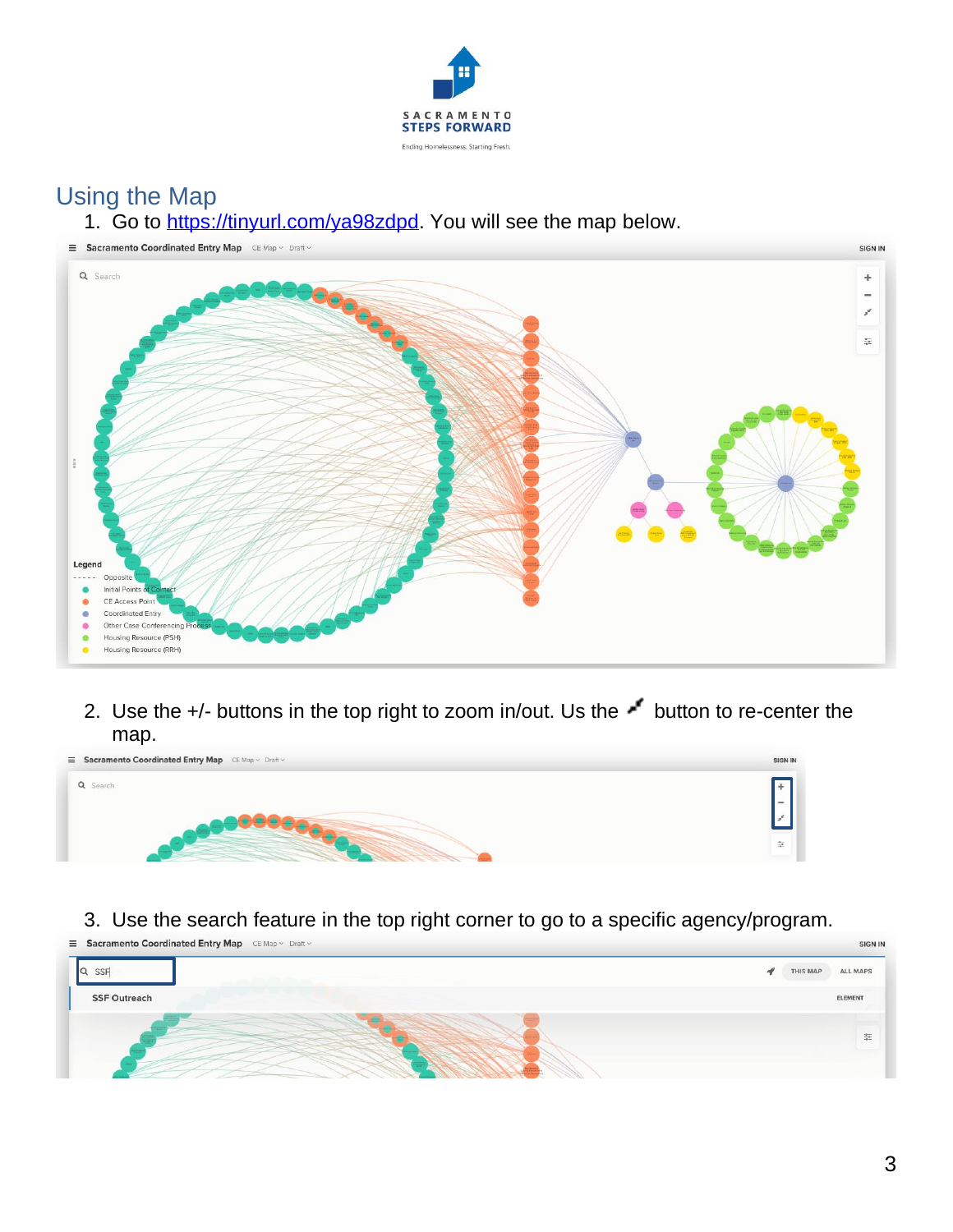

4. Click on any bubble and then the  $\mathfrak{P}$  button to focus specifically on that bubble and its various connections (both incoming and outgoing).



# 5. Click the  $\Phi$  button again to toggle back to the original map.

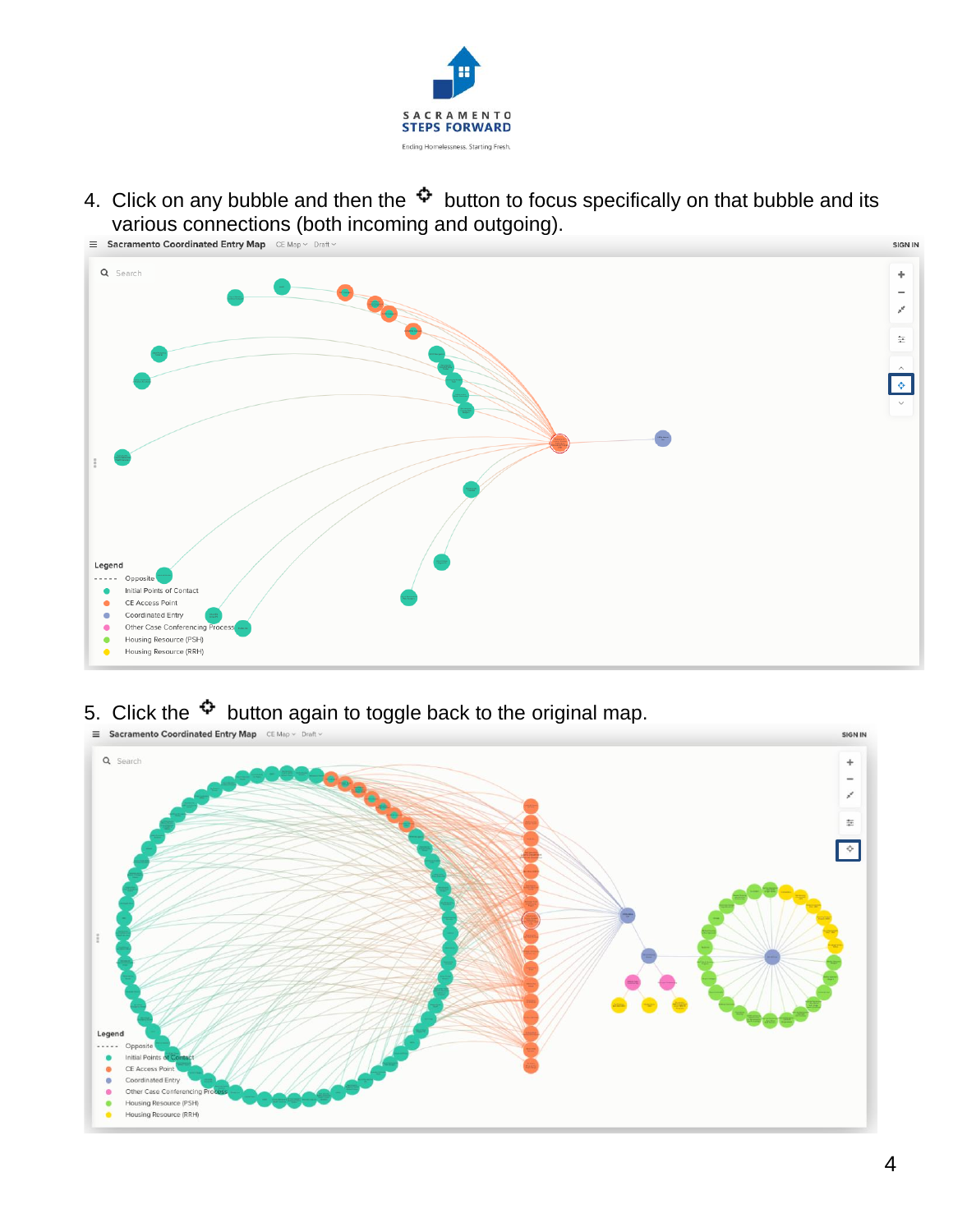## Community Queue Activity (All household types)

Quarter(January1,2020-March31,2020)



|                             | Individuals<br>Active at Start | Inflow: New | Inflow: Return | Outflow:<br>Housed through<br><b>CES</b> | Outflow:<br>Housed non-CES | Outflow: No<br>Contact | Individuals<br>Active at End |
|-----------------------------|--------------------------------|-------------|----------------|------------------------------------------|----------------------------|------------------------|------------------------------|
| (No CES Referral)           | 2.245                          | 389         | 329            | 0                                        | 325                        | 419                    | 2,215                        |
| Permanent Supporti          | 67                             | 6           | 26             | 36                                       | 14                         | 8                      | 41                           |
| Rapid Re-housing            | 296                            | 19          | 107            | 23                                       | 68                         | 42                     | 288                          |
| <b>Transitional Housing</b> | 80                             | 5           | 20             | 0                                        | 12                         | 6                      | 88                           |
| <b>Grand Total</b>          | 2,688                          | 419         | 482            | 59                                       | 419                        | 475                    | 2,632                        |

#### Year to Date (January 1, 2020 - March 31, 2020)



|                             | Active at Start | Inflow: New | Inflow: Return | Outflow:<br>Housed through<br>CES | Outflow:<br>Housed<br>non-CES | Outflow: No<br>Contact | Individuals<br>Active at End |
|-----------------------------|-----------------|-------------|----------------|-----------------------------------|-------------------------------|------------------------|------------------------------|
| (No CES Referral)           | 2.245           | 389         | 329            | $\Omega$                          | 325                           | 419                    | 2.215                        |
| Permanent Supportiv         | 67              | 6           | 26             | 36                                | 14                            | 8                      | 41                           |
| Rapid Re-housing            | 296             | 19          | 107            | 23                                | 68                            | 42                     | 288                          |
| <b>Transitional Housing</b> | 80              | 5           | 20             | $\Omega$                          | 12                            | 6                      | 88                           |
| <b>Grand Total</b>          | 2,688           | 419         | 482            | 59                                | 419                           | 475                    | 2,632                        |

CES Referral Program Category: (No CES Referral)

Permanent Supportive Housing

Rapid Re-housing  $\sim$ 



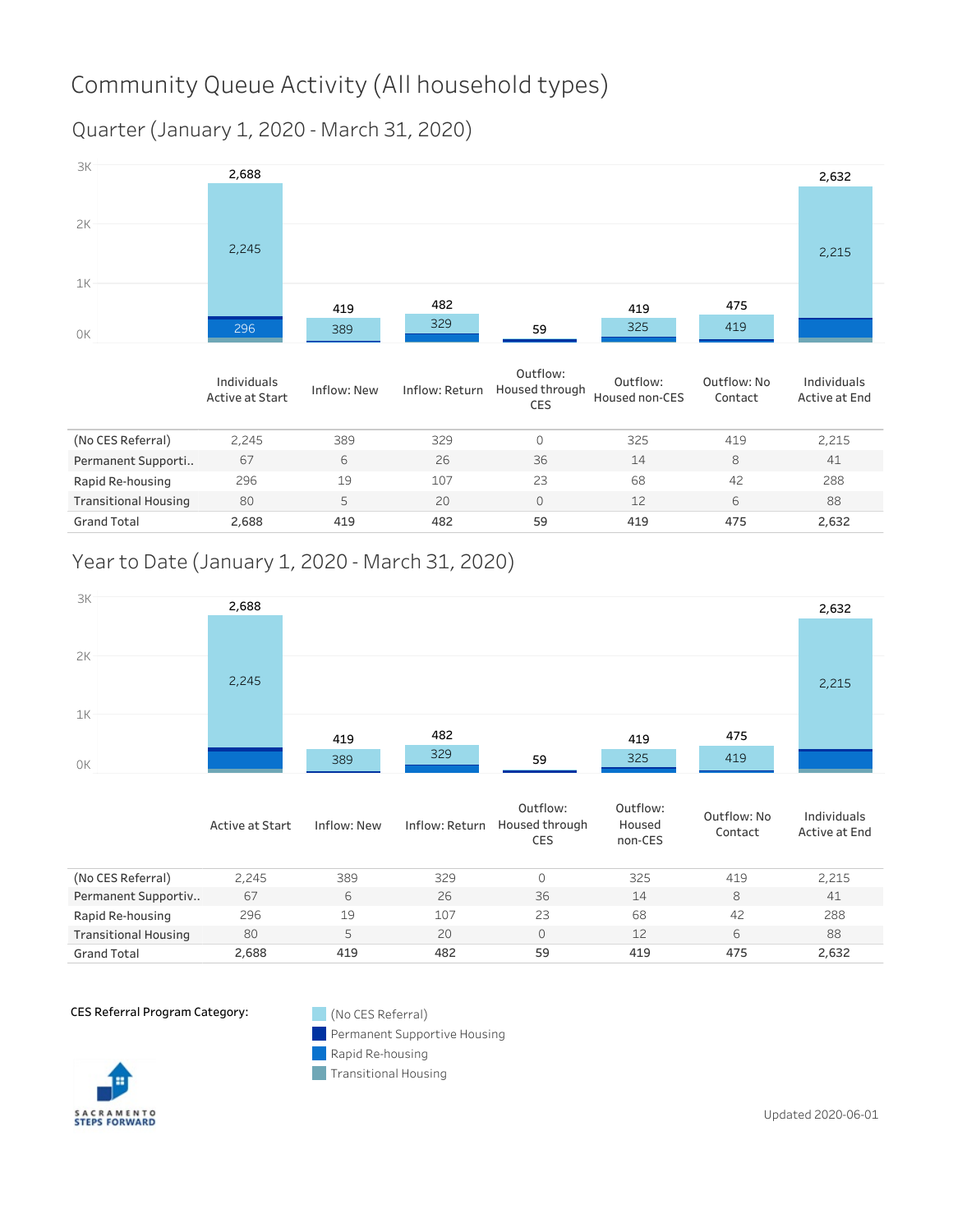## Housed through CES (All household types)

Quarter (January 1, 2020 - March 31, 2020)



#### Year to Date (January 1, 2020 - March 31, 2020)



\*HouseholdsenrolledandhousedinTransitionalHousingprogramsremainactiveintheReferralPool,andthereforeareNOTincludedinoutflow. So in the charts above, the PSH and RRH counts total "Outflow: Housed through CES"; TH is completely separate, taken from active persons who entered TH during the time frame.

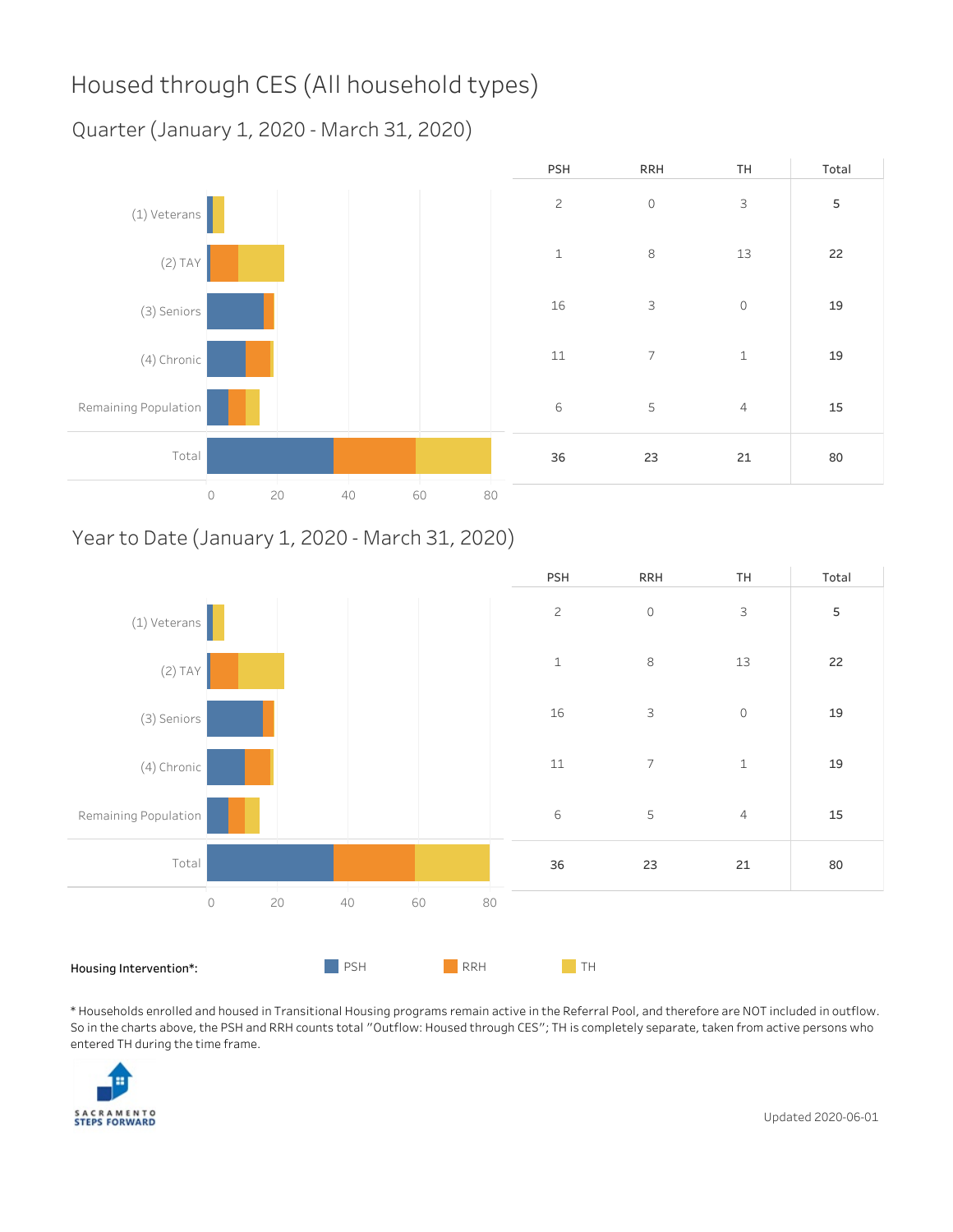## Housing Outcomes

#### Quarter(January1,2020-March31,2020)



| Placed into a Permanent Supportive Housing<br>Program (PSH).                | 73  |
|-----------------------------------------------------------------------------|-----|
| Found a rental with the help of a Rapid<br>Rehousing Program (RRH).         | 114 |
| Placed into a Transitional Housing Program<br>$(TH)$ .                      | 48  |
| Assisted Resolution: moved into a rental, living<br>with family or friends. | 242 |
| Grand Total                                                                 | 477 |

#### Year to Date (January 1, 2020 - March 31, 2020)



| Placed into a Permanent Supportive Housing<br>Program (PSH).                | 73  |
|-----------------------------------------------------------------------------|-----|
| Found a rental with the help of a Rapid<br>Rehousing Program (RRH).         | 114 |
| Placed into a Transitional Housing Program<br>$(TH)$ .                      | 48  |
| Assisted Resolution: moved into a rental, living<br>with family or friends. | 242 |
| <b>Grand Total</b>                                                          | 477 |
|                                                                             |     |



 $\blacksquare$  TH **Assisted Resolution**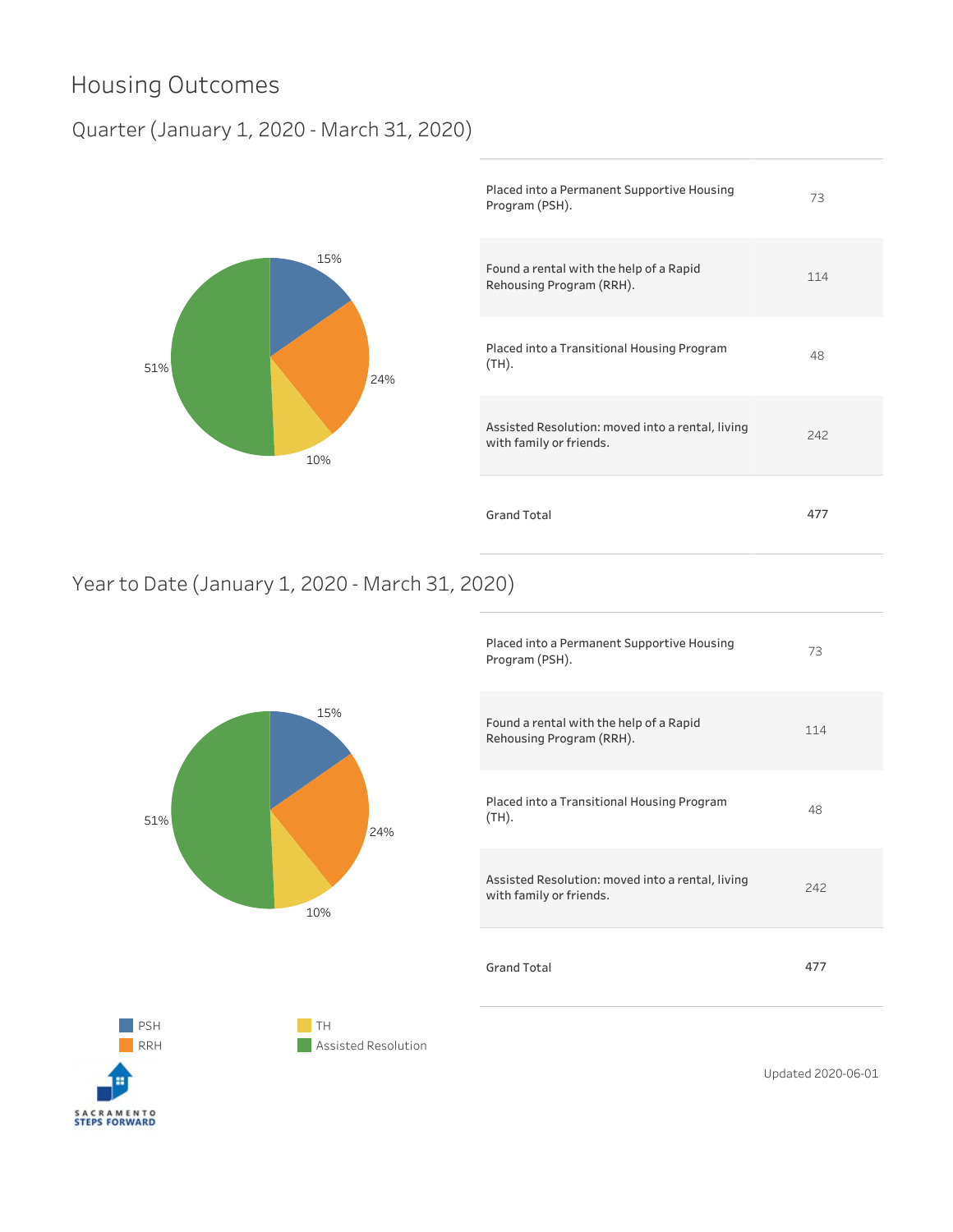## Active All household types: March 2020 (2,632 Clients)



 $\qquad \qquad \blacksquare$ 

Distinct Count of Active Clients

Gender



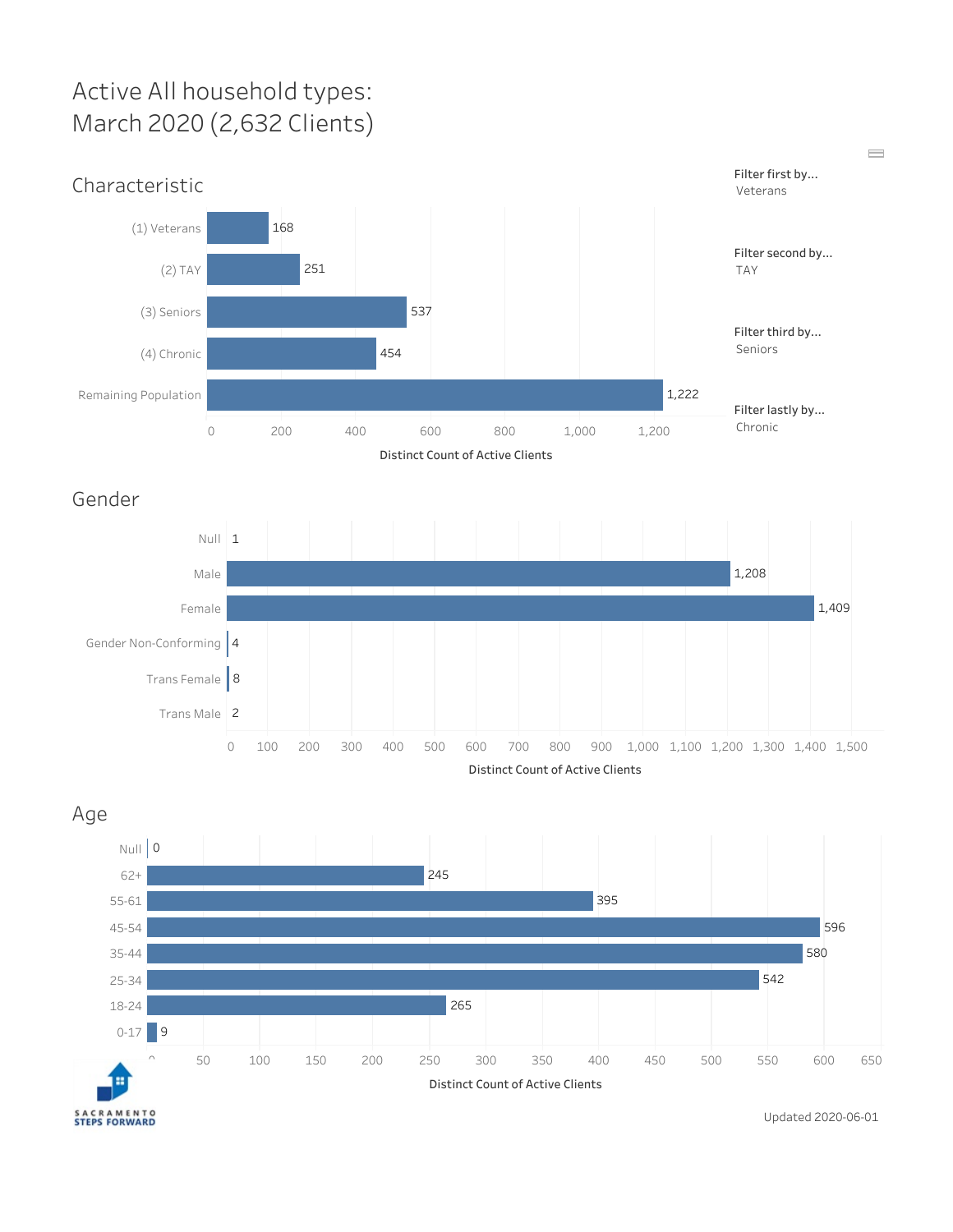#### Active All household types: Recommended Housing Intervention



#### Active All household types: Severity of Service Needs



#### Waiting for Referral vs. Enrolled in a Program (2,632 Clients)





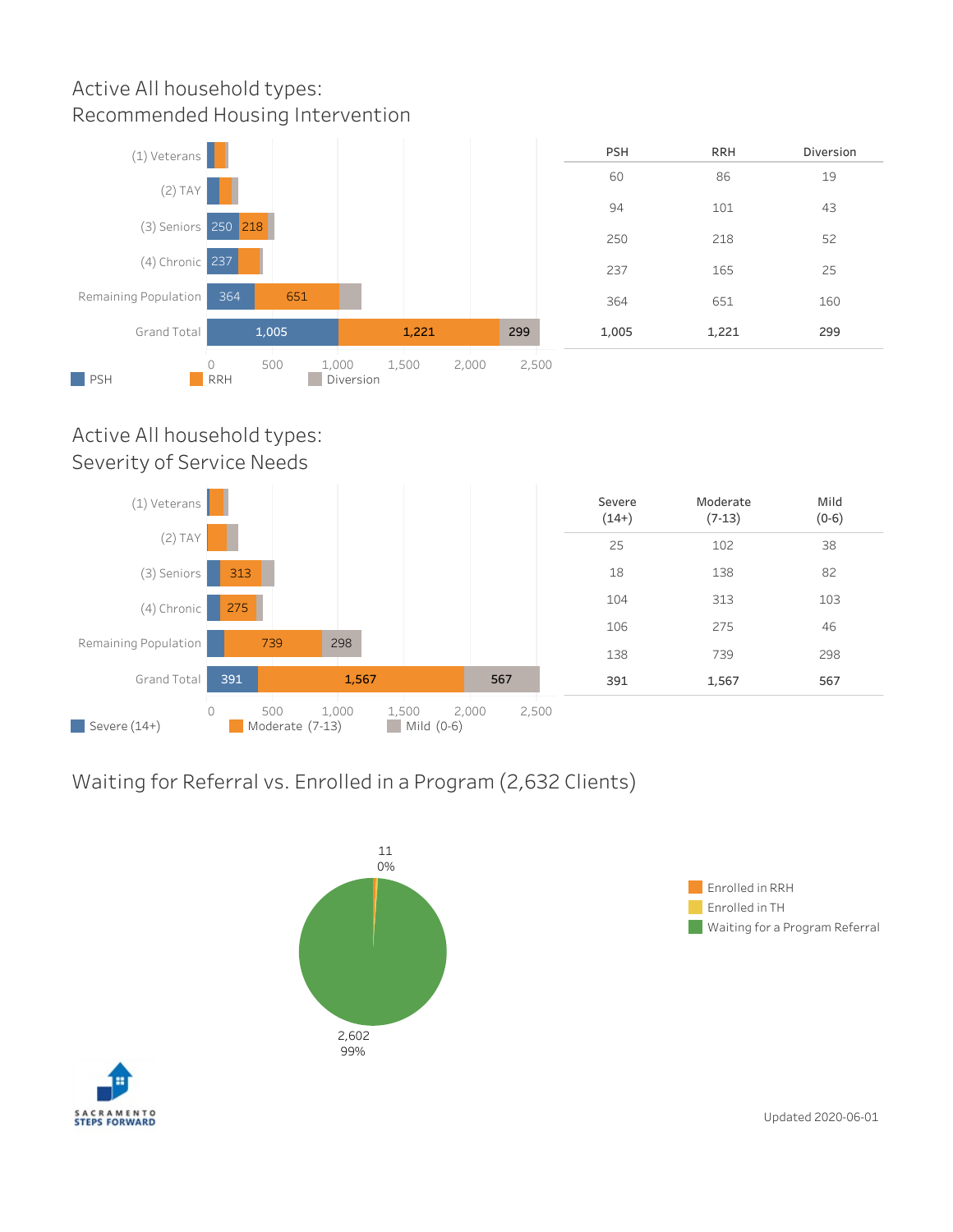## Community Queue Activity (All household types)

Quarter(October1,2019-December31,2019)



|                             | Individuals<br>Active at Start | Inflow: New | Inflow: Return | Outflow:<br>Housed through<br><b>CES</b> | Outflow:<br>Housed non-CES | Outflow: No<br>Contact | Individuals<br>Active at End |
|-----------------------------|--------------------------------|-------------|----------------|------------------------------------------|----------------------------|------------------------|------------------------------|
| (No CES Referral)           | 2.228                          | 349         | 371            | 0                                        | 317                        | 455                    | 2,164                        |
| Permanent Supporti          | 64                             | 3           | 33             | 32                                       | 16                         | 9                      | 41                           |
| Rapid Re-housing            | 305                            | 18          | 104            | 27                                       | 67                         | 49                     | 284                          |
| <b>Transitional Housing</b> | 88                             |             | 14             | 0                                        | 16                         | 9                      | 78                           |
| <b>Grand Total</b>          | 2,685                          | 371         | 522            | 59                                       | 416                        | 522                    | 2,567                        |

#### Yearto Date (January 1, 2019 - December 31, 2019)



|                             | Active at Start | Inflow: New | Inflow: Return | Outflow:<br>Housed through<br>CES | Outflow:<br>Housed<br>non-CES | Outflow: No<br>Contact | Individuals<br>Active at End |
|-----------------------------|-----------------|-------------|----------------|-----------------------------------|-------------------------------|------------------------|------------------------------|
| (No CES Referral)           | 2.209           | 1.924       | 1.362          | $\Omega$                          | 1.239                         | 2.068                  | 2.164                        |
| Permanent Supportiv         | 145             | 38          | 123            | 164                               | 53                            | 45                     | 41                           |
| Rapid Re-housing            | 427             | 118         | 408            | 120                               | 275                           | 271                    | 284                          |
| <b>Transitional Housing</b> | 168             | 22          | 61             | $\Omega$                          | 116                           | 52                     | 78                           |
| <b>Grand Total</b>          | 2.949           | 2.102       | 1.954          | 284                               | 1,683                         | 2,436                  | 2,567                        |

CES Referral Program Category: (No CES Referral)

Permanent Supportive Housing ×.

Rapid Re-housing



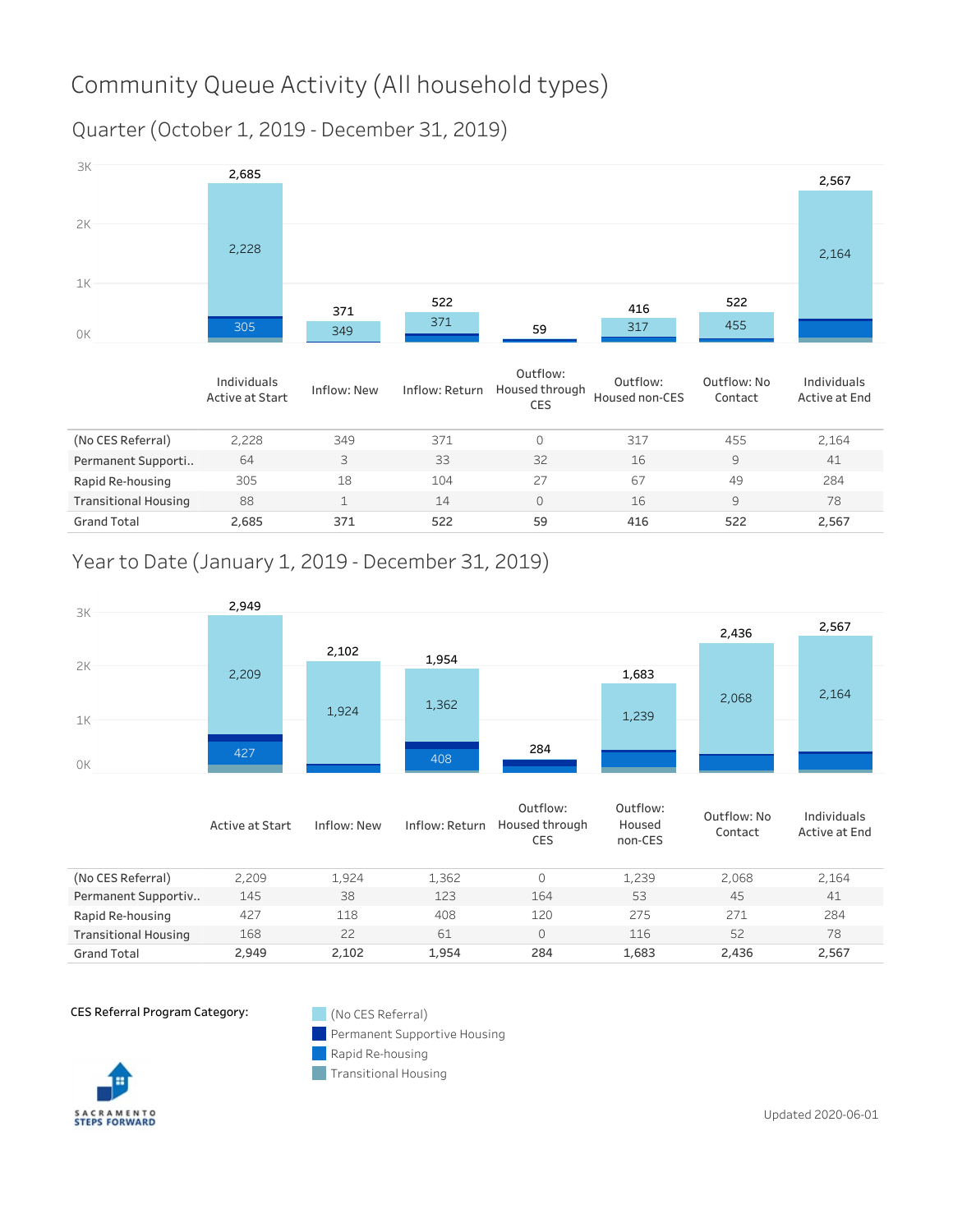## Housed through CES (All household types)

Quarter(October1,2019-December31,2019)



#### Year to Date (January 1, 2019 - December 31, 2019)



\*HouseholdsenrolledandhousedinTransitionalHousingprogramsremainactiveintheReferralPool,andthereforeareNOTincludedinoutflow. So in the charts above, the PSH and RRH counts total "Outflow: Housed through CES"; TH is completely separate, taken from active persons who entered TH during the time frame.

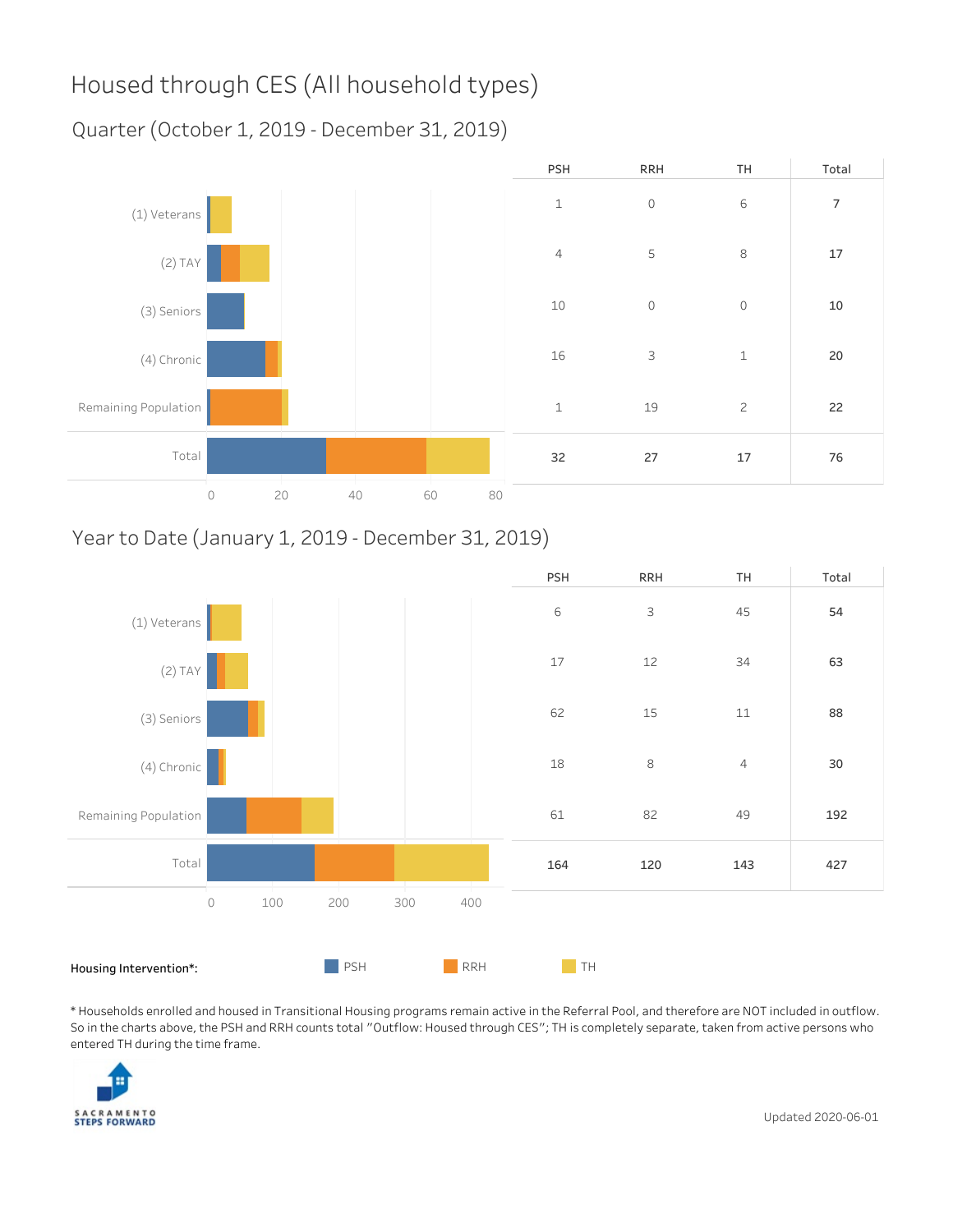### Housing Outcomes

#### Quarter (October 1, 2019 - December 31, 2019)



| Placed into a Permanent Supportive Housing<br>Program (PSH).                | 62  |
|-----------------------------------------------------------------------------|-----|
| Found a rental with the help of a Rapid<br>Rehousing Program (RRH).         | 104 |
| Placed into a Transitional Housing Program<br>$(TH)$ .                      | 34  |
| Assisted Resolution: moved into a rental, living<br>with family or friends. | 265 |
| <b>Grand Total</b>                                                          | 465 |

#### Yearto Date (January 1, 2019 - December 31, 2019)



| Placed into a Permanent Supportive Housing<br>Program (PSH).                | 319   |
|-----------------------------------------------------------------------------|-------|
| Found a rental with the help of a Rapid<br>Rehousing Program (RRH).         | 475   |
| Placed into a Transitional Housing Program<br>$(TH)$ .                      | 297   |
| Assisted Resolution: moved into a rental, living<br>with family or friends. | 964   |
| <b>Grand Total</b>                                                          | 2,055 |
|                                                                             |       |



 $\blacksquare$  TH **Assisted Resolution**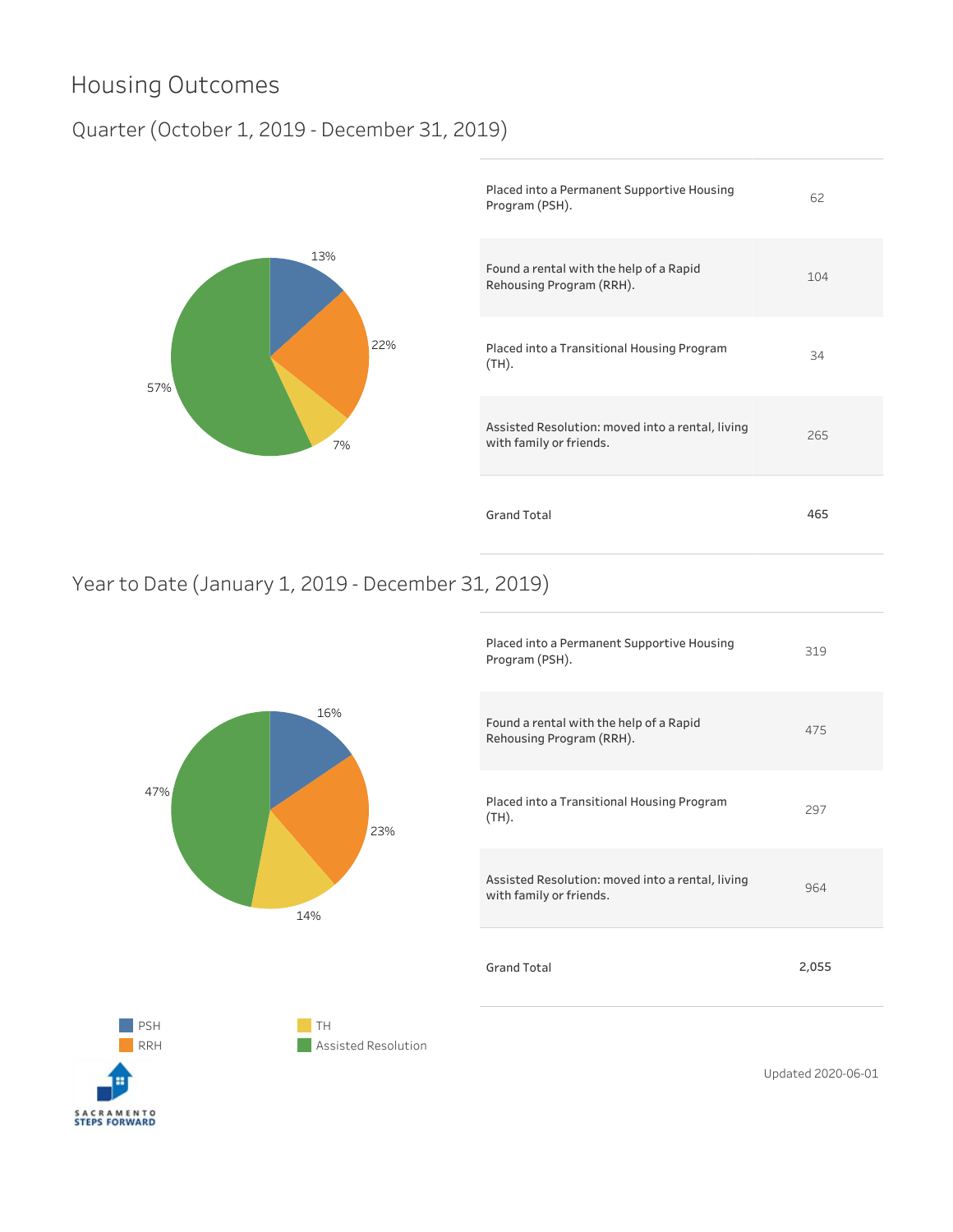## Active All household types: December 2019 (2,567 Clients)



 $\qquad \qquad \blacksquare$ 

Distinct Count of Active Clients

Gender